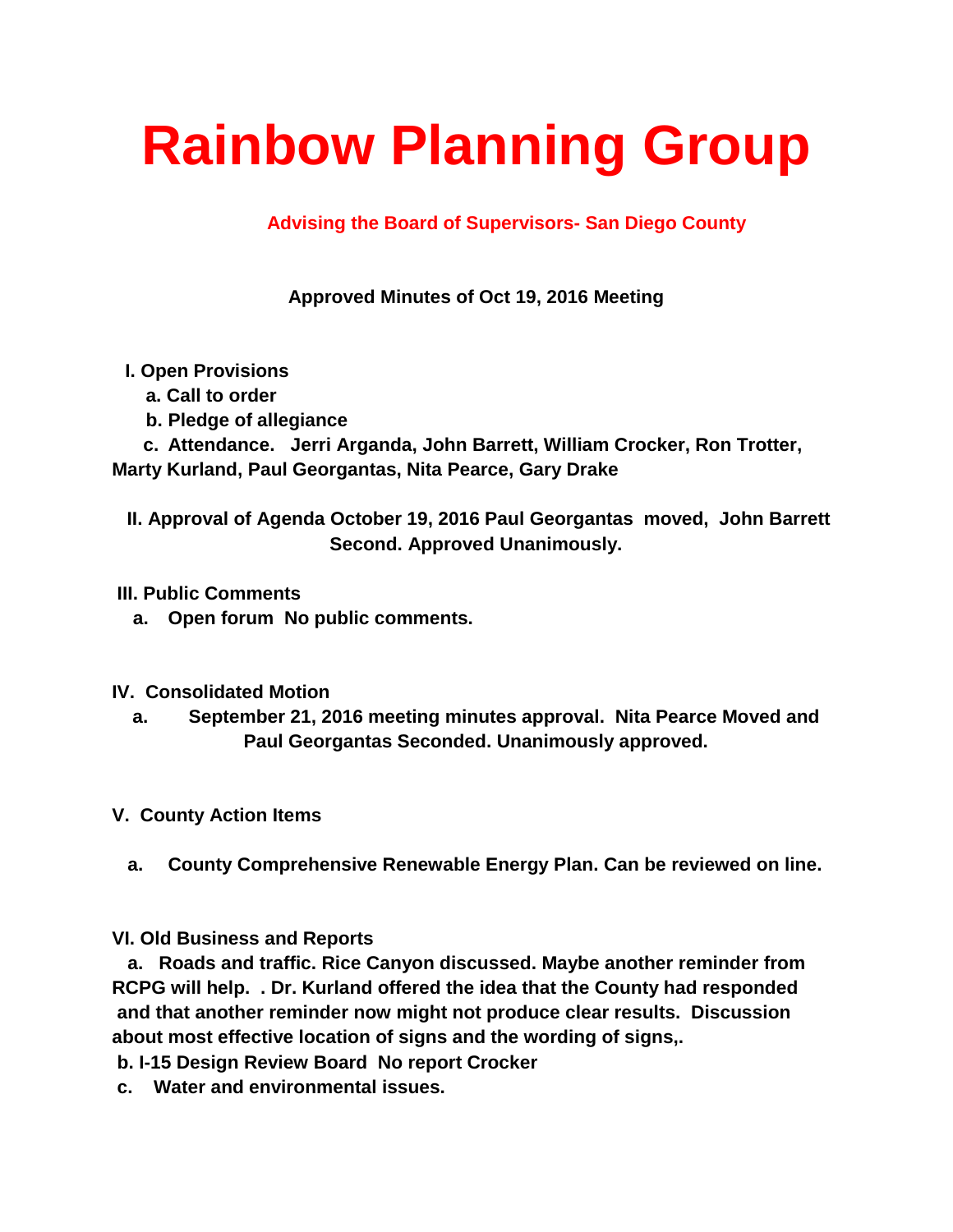**Darren Milner, Operations manager, presented a report to the group RBMWD operations. Rates are going up. More information forthcoming in December. Earthquake preparedness plan will be made available to the RBCPG membership. Desalination continues to be investigated by RBCPG. Capital Improvement Plans list will will be made available to RBCPG membership. Darren reports that the first opportunity to tour the Carlsbad Desalination plant is in February. Hours 8:30 and 10:30 on Tuesdays.**

- **d. Gregory Canyon Jerri Arganda reported routine activity, No big changes.**
- **e. ARC update. Paul Georgantas 18K raised at last month's fundraiser for Vallecitos. Fallbrook Christmas Parade Reminder.**
- **f. Rainbow Community Earthquake and Disaster Preparedness. Gathering of information continues. Check list is on agenda for next month. Nita Pearce revealed she has a State Farm map of the area showing evacuation routes.**

## **VII. New Business**

 **a. Planning Group Member Business**

 **Within the subject of boundary expansion, Gary Drake asked the question what do we want Rainbow to be? Marijuana dispensaries held tightly to the dictates of law. Restrictions on dispensaries uniform and fully enforced. Paul Georgantas democratic, codes and zoning enforced. General agreement on these points. There was a broad discussion about code strict enforcement. Many in favor. Gary Drake cautioned "be careful what you wish for" The thought was we all likely have code infractions. Gary to draft a letter to the county about Code enforcement for dispensaries in rural areas.**

 **Paul Georgantas mentioned we may still need to lower RBCPG membership and we should take steps to get it approved by the County. Dr. Kurland moved our size be lowered to 11, Paul georgantas seconded the motion. Unanimous.**

> **Prospective member Michael Darnley indicated his desire to join the RBCPG.**

**Paul Georgantas cited Michael's experience and standing in the community as good reason to approve him for membership. Paul Georgantas moved and Nita Pearce seconded. Unanimous.**